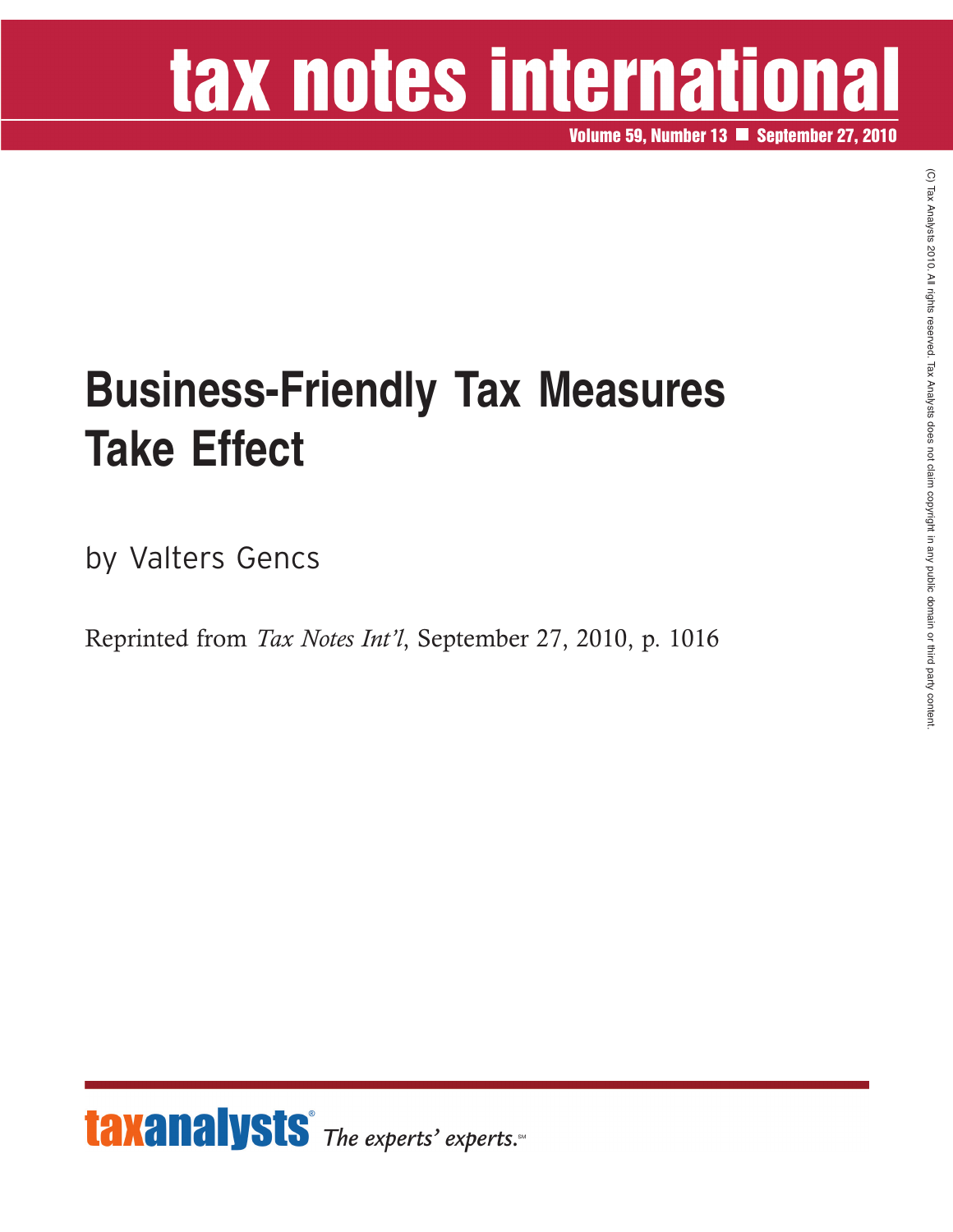## COUNTRY DIGEST

#### **Business-Friendly Tax Measures Take Effect**

In 2009 Lithuania and other Baltic countries faced a difficult challenge combating financial instability. Lithuania increased most taxes to offset economic losses and to bolster public finances in 2008-2009. However, the tax burden has decreased in 2010, restoring Lithuania's attractiveness to foreign investors in search of favorable tax planning opportunities. The most significant 2010 tax developments are outlined below.

#### **Tax Laws**

#### **Write-Off of Bad Debts**

The Finance Ministry on June 10 issued a decision, applicable as of the 2010 tax year, that reduces companies' administrative burden by simplifying the procedure for the recognition of bad debts.

Companies will no longer be required to document their efforts to collect small debts, regardless of whether the debtor is an individual or a legal entity. (Previously, the documentation exemption applied only in cases of individual debtors.)

Also, the new rules establish alternative documentation requirements for larger debts. For example, a taxpayer may now prove a bad debt resulting from the bankruptcy of the debtor by providing documentation showing the debtor company's removal from the register of legal persons. Previously, the documentation had to include a final court order to liquidate the company because of bankruptcy or a copy of the creditors' meeting resolution declaring the debtor company's liquidation because of bankruptcy.

#### **Business Certificates**

Under a governmental decision in force since May 23, the one-month minimum operational period for business licenses obtained by individuals has been reduced to five days. This will reduce the fixed-rate tax payable by individuals conducting temporary business activities that last less than a month, because they now will be subject to the fixed tax rate for only five days, or as long as they conduct the licensed business activities, whichever period is longer. Commercial business licenses will be issued for the time period specified by the taxpayer (even for a single day).

#### **VAT**

Starting this year, taxpayers may apply for a refund of VAT paid in other EU member states by filing an electronic form with local tax authorities in Lithuania. The local tax authorities will forward the application to the tax administrator in the applicable EU member state. Lithuania's VAT rate increased from 18 percent to 19 percent in January 2009 and from 19 percent to 21 percent on September 1, 2009. During a transitional period that runs through December 2010, the 19 percent VAT rate will apply for cigarettes and manufactured tobacco if the excise duty stickers for those products were ordered before September 1, 2009. In July 2009, President Dalia Grybauskaite signed a law introducing a temporary reduced VAT rate of 9 percent for the heating of residential premises and water. That reduced rate expired on August 31.

#### **Advance VAT**

As of May 1, the threshold for advance VAT payments has been raised to LTL 10 million. Previously, companies were required to make advance VAT payments if their average monthly VAT payable over three consecutive months exceeded LTL 100,000. (Companies that are exempted from paying advance VAT generally pay VAT monthly for the previous period.)

This new rule is intended to ensure that only large companies with high turnover and activities that are focused mainly on the domestic market and domestic consumption will be required to pay the advance VAT. However, the advance payments will reduce those companies' tax burden when their final tax payments are due. In addition, exports are now subject to a 0 percent VAT rate.

#### **Corporate Income Tax**

Notably, the corporate income tax has dropped to 15 percent (from 20 percent), and a new law allows for the transfer of losses from 2010 and earlier between a Lithuanian resident parent company and its domestic subsidiaries.

 $\widehat{\Omega}$